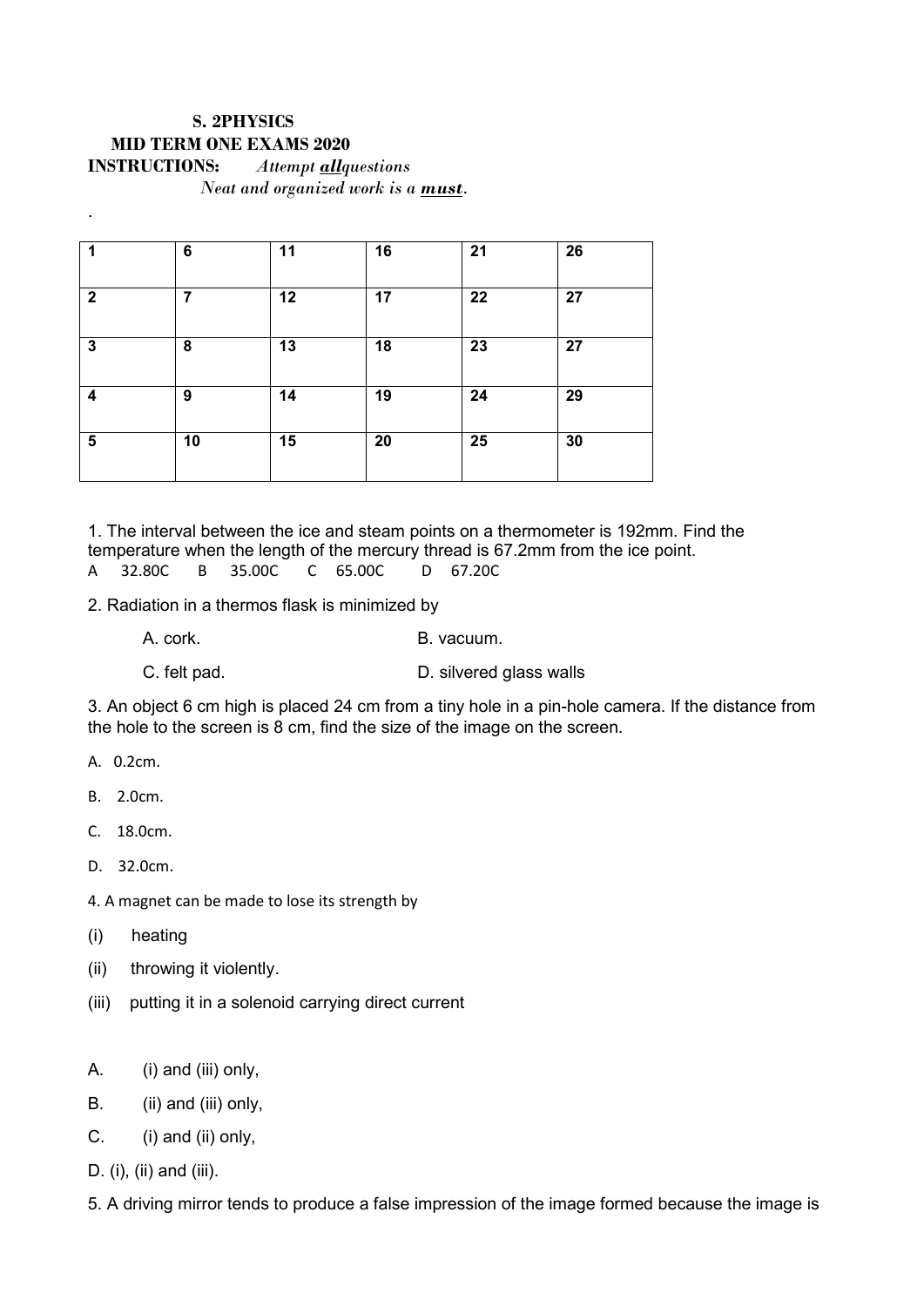A. diminished.

B. magnified.

C virtual.

D. real.

6.The lowest possible temperature on a Kelvin scale is called the

A. ice-point.

B. absolute zero.

C. steam-point.

D. dew-point.

7. The principle of conservation of energy states that

A. energy is the ability to do work.

B. energy is composed of kinetic and potential energy.

C. energy will always be converted from one form to another.

D. energy cannot be created or destroyed but it can be changed from one form into

another.

8.The image formed in a plane mirror is

(i) the same distance behind as the object is in front.

(ii) totally inverted.

(iii) magnified and virtual.

A. (i) and (ii) only. B. (i) and (iii) only.

C. (ii) and (iii) only.  $D.(i)$ , (ii) and (iii).

9. The most suitable instrument for measuring the outer diameter of a test tube is

A. a ruler. The same section of the B. a tape measure.

C. vernier callipers. D. a micrometre screw gauge.

10. Forces of 40N, 20N and 50N are applied on a metre rule supported on a knife edge as shown in figure 4.



The meter rule will

A. balance. **B. ascillate.** 

C. turn in a clockwise direction. D. turn in anti-clockwise direction.

11. Forces of 10N, 8N and 4N acts on object, O as shown in fig. 2 . Find the magnitude of the resultant on O.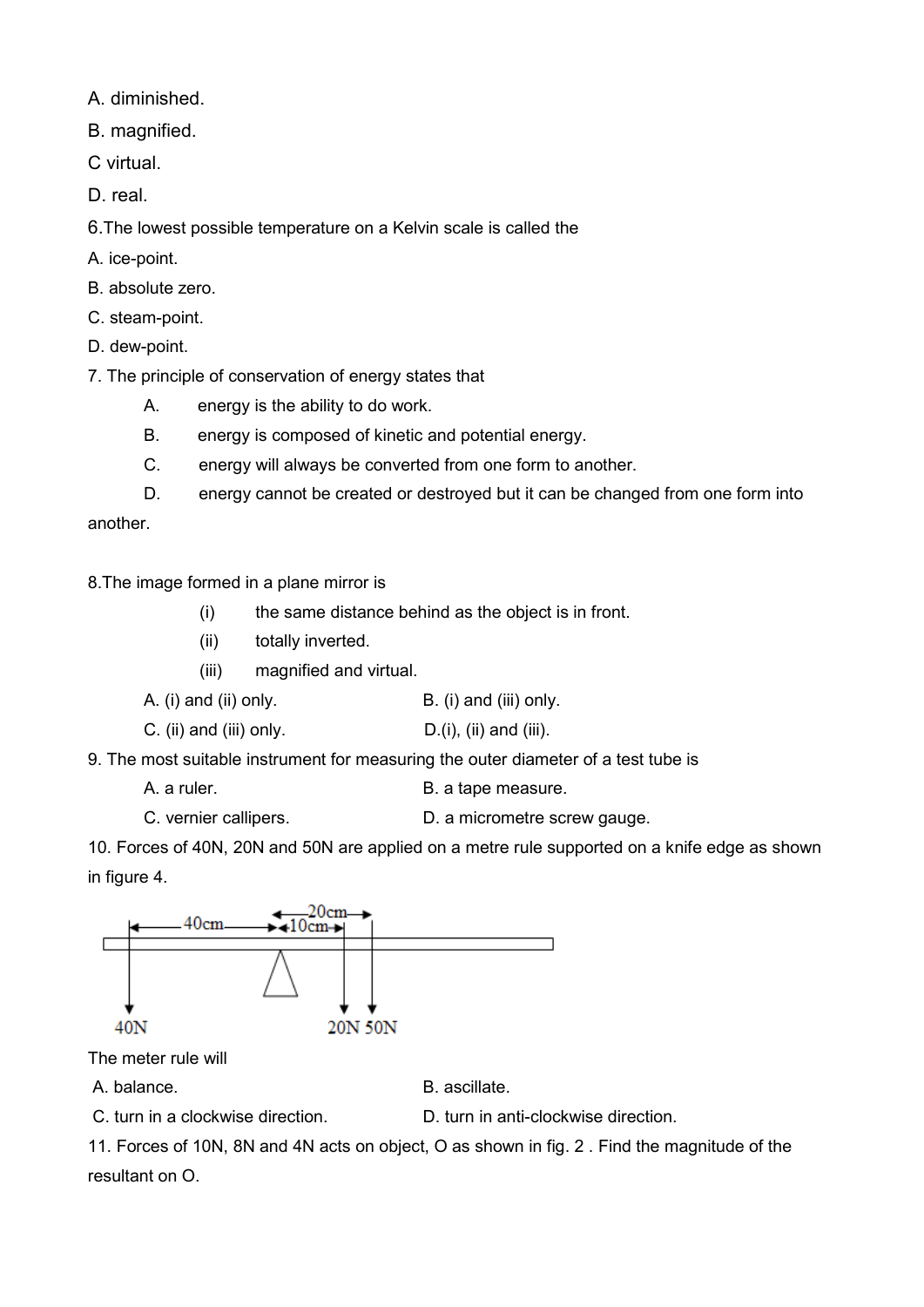

C. gravity. D. friction.

- 13. A concave mirror may be used as
	- (i) a magnifying mirror.
	- (ii) a torch reflector.
	- (iii) a driving mirror.
	- A. (i) only
	- B. (ii) and (ii) only.
	- C. (ii) and (iii) only.
	- D. (i), (ii) and (iii).





A light beam AB is in equilibrium when forces of 2N, 2N and P act on it as shown in figure 4. Find the magnitude of P.

- a. 5 N
- b. 4 N
- c. 2 N
- d. 1 N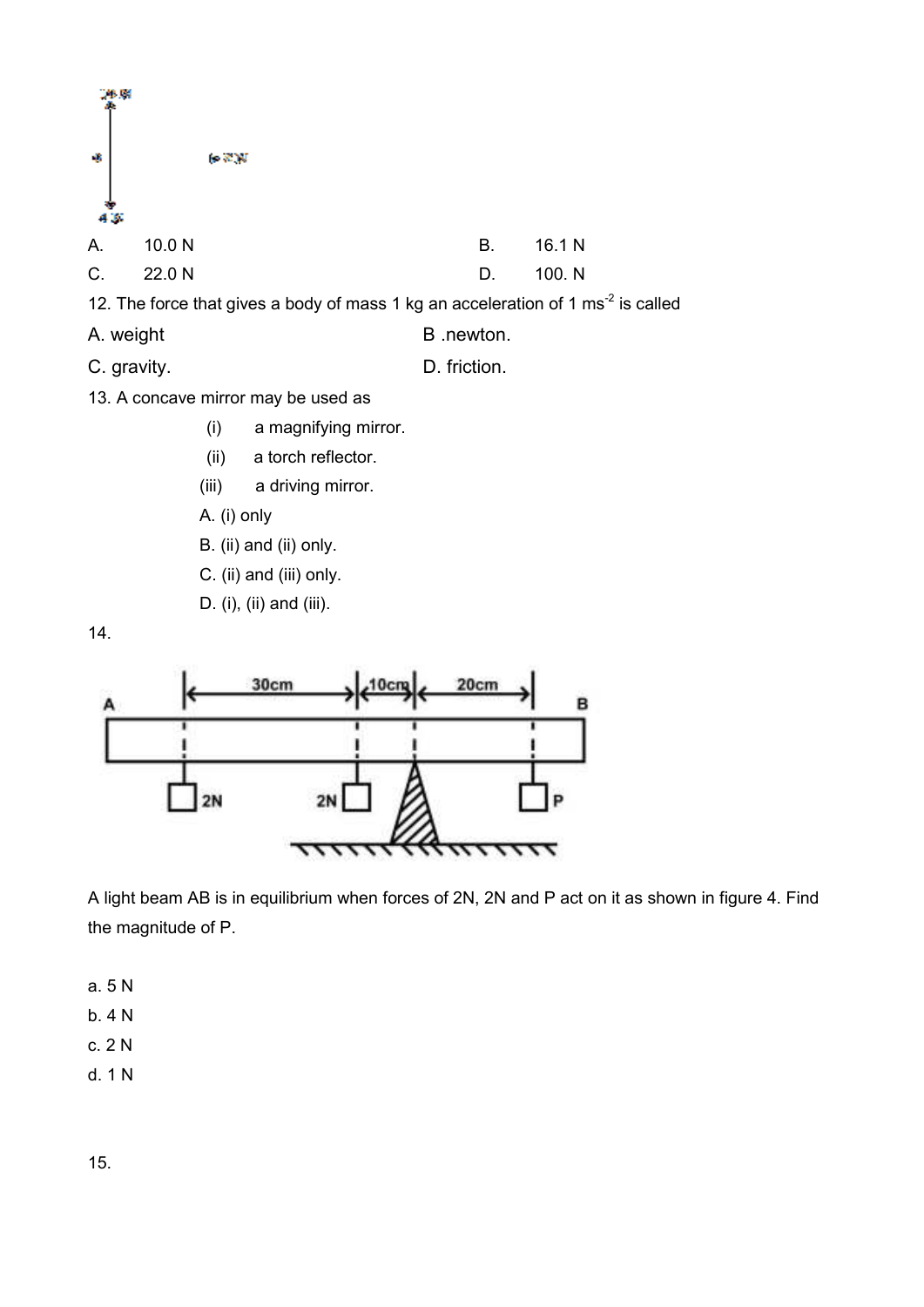



Calculate the efficiency of the pulley system shown in Figure 1 if the minimum effort needed to raise a load of 210N is 90N.

- a. 77.77
- b. 66.66
- c. 44.44
- d. 33.33

16.A concave mirror can be used as a shaving mirror because when an object is placed between the focus and the pole, the image formed is

a. magnified, virtual and erect.

b.magnified, real and inverted.

c. diminished, real and inverted

d. diminished, virtual and erect.

17.



## Fig .3

What is the velocity ratio of the pulley system shown in Figure 3?

- a. 1
- b. 2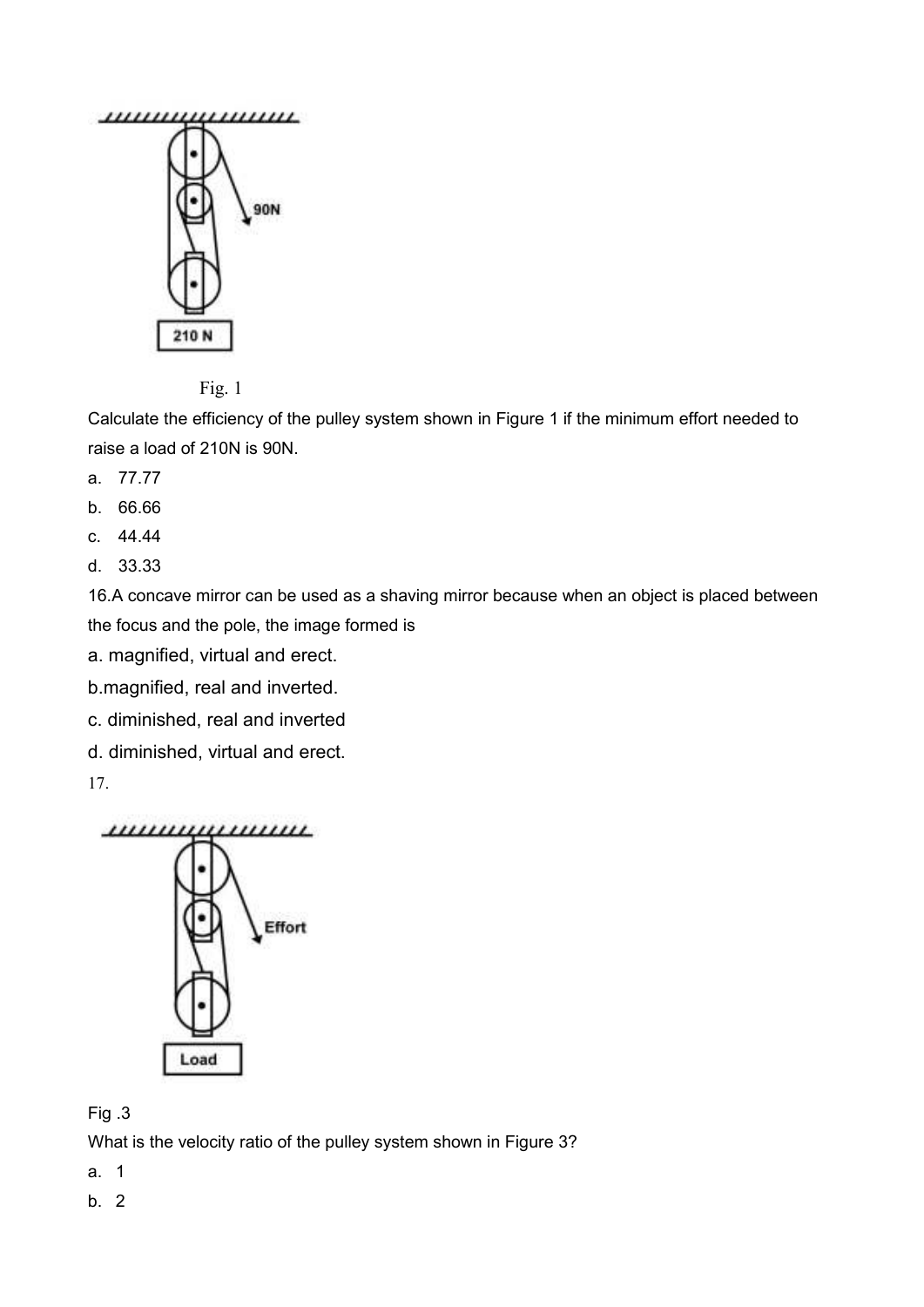- c. 3
- d. 4

18. A load of 500N is placed at 2m from a pivot of a seesaw. At what distance from the pivot should a weight of 250N be placed to balance the see saw?

- A. 0.5m
- B. 1.0m
- C. 2.0m
- D. 4.0m

19. which of the following information is true about the concave and convex mirrors.

Concave mirror convex mirror

| a) Converges light          | diverges light             |
|-----------------------------|----------------------------|
| b) Diverges light_          | converges light            |
| c) Refracts light           | reflects light             |
| d) Has a wide field of view | has a narrow field of view |

20. The three fundamental physical quantities are ;

- A. density, mass and time.  $\blacksquare$  B. Length, time and mass
- C. length, time and weight **D.** volume, temperature and mass

## **SECTION B**

21.

(a) Draw a ray diagram to show the formation of an image of an object O placed in front of a convex mirror shown in the figure below. F is the principal focus of the mirror.



(02 Marks)

(a) State two applications of convex mirror

22. (a) State two reasons why mercury is preferred to alcohol as a thermometric liquid. (2 marks)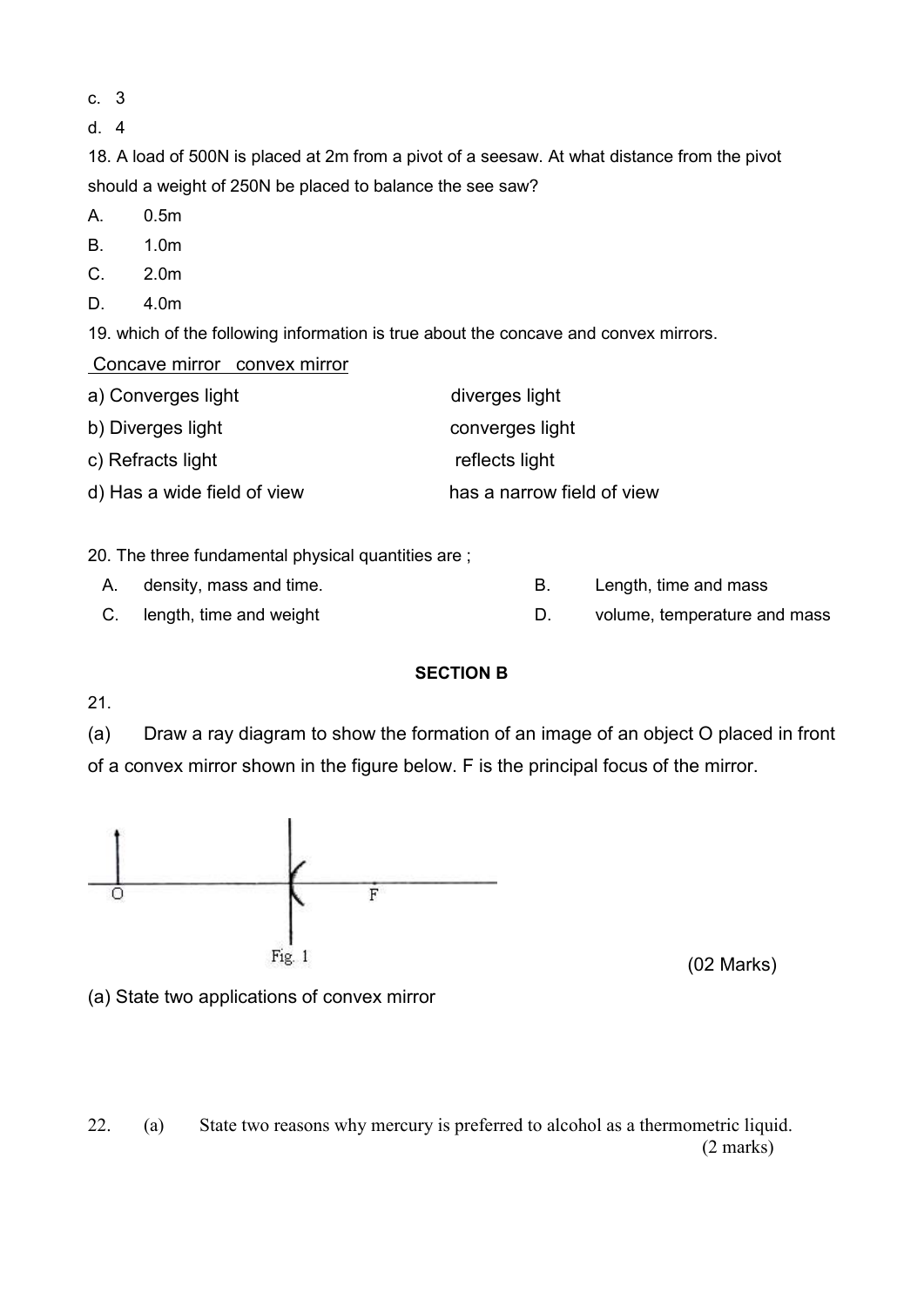(b) The fundamental interval of mercury in glass thermometer is 192mm. Find the temperature in degrees Celsius when the mercury thread is 67.2mm long. (2marks)

(02 Marks)

23(a) Define Moment of a force.

(01 Marks)

(b) A uniform meter-rule is balanced at the 30-cm mark when a load of 0.8 N is hang at the zero-mark. Find the weight of the meter-rule.

(03 Marks)

24(a) State the principle of rectilinear propagation of light. (1 mark)

(b) (i) State two natural observations that support this principle. (1 mark)

(ii) State two properties of images formed by plane mirrors. (2 marks)

(03 Marks)

25.a) What is meant by efficiency of a machine?

(01 Mark)

(b)draw a single pulley system of velocity ratio 3.